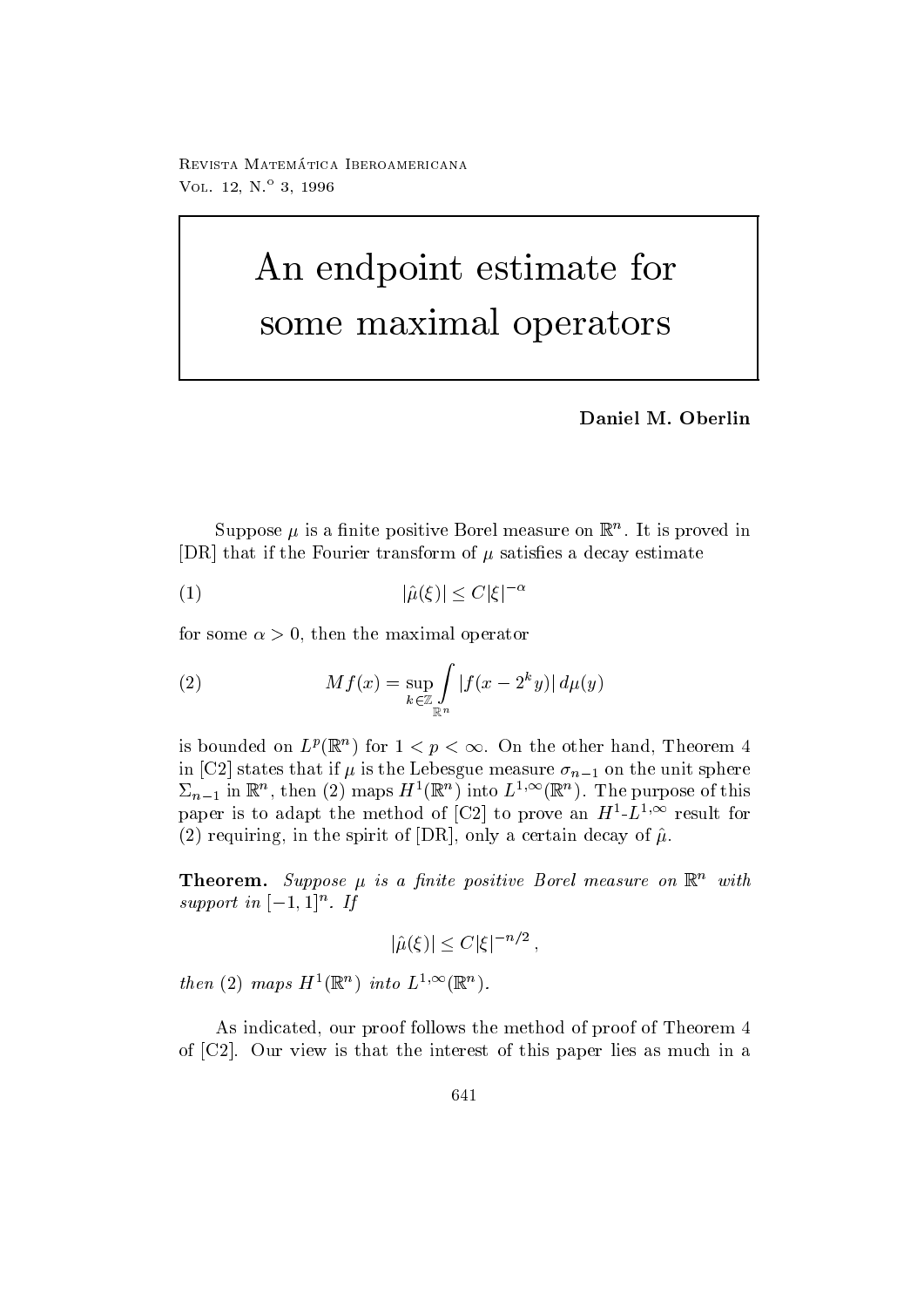demonstration of the flexibility of that method (see  $[C2, Remark 7.2]$ ) as in our result. Although many of the details differ, the main novelty here lies in the use of the auxiliary functions  $\varphi_N$  to handle the control  $(see (7))$  of

$$
\left\| \left( \sum_{\kappa(Q)=j-s} \lambda_Q a_Q \right) \ast \mu_j \right\|_2.
$$

The proof in [C2] used the curvature of the support of  $\sigma_{n-1}$  in the analogous estimate. Our argument proceeds, albeit in the same spirit with no knowledge of  $\mu$  aside from the decay of  $\hat{\mu}$ . But we pay by requires a higher rate of decays and decays as is well as is as is well as is a significant constant of decays  $\mu$  $|\xi|^{(1-n)/2}$ . Still, there exist singular measures on  $\mathbb{R}^n$  satisfying our hypothesis. (This was proved in [I-M] for  $n = 1$  - see Lemma 1 [K. p. 165 for the extension from Fourier coefficients to Fourier transform. To get a singular measure  $\mu$  on  $\mathbb{R}^n$  with  $|\hat{\mu}(\xi)| = O(|\xi|^{-n/2})$ , let  $\nu$  be the measure from IM translated to have support in  and de-ne the measure  $\mu$  on  $\mathbb{R}^n$  by

$$
\int_{\mathbb{R}^n} f d\mu = \int_1^2 \int_{\Sigma_{n-1}} f(ry) d\sigma_{n-1}(y) r^{(n-1)/2} d\nu(r).
$$

Then asymptotic estimates for Bessel functions such as those in [SW]. Lemma 3.11] combine with the decay of  $\hat{\nu}$  to give  $|\hat{\mu}(\xi)| = O(|\xi|^{-n/2}).$ It may be the three canonical by smaller  $\mathbf r$  and  $\mathbf r$  are placed by smaller  $\mathbf r$ a more satisfying endpoint analog of the result of  $[DR]$ . The referee has pointed out that the paper  $[S]$  contains a point of similarity to the proof of our theorem (in its use of the Fourier transform for the  $L$  -estimate)  $\overline{\phantom{a}}$ and that ideas equivalent to some of those in  $[DR]$  are present in  $[Cl]$ . We begin with two lemmas.

 $\bf n$  and  $\bf n$  is the angle  $\lambda$  of any any phase concentral of against caves  $Q \subseteq \mathbb{R}^n$  and associated positive scalars  $\lambda_Q$ , there exists a collection S of pairwise disjoint diplomatic cubes S such that the such that the such that the such that the such that the

a)  $\sum \lambda_0 \leq 2^n \alpha |S|$ , if and the contract of the contract of the contract of the contract of the contract of the contract of the contract of the contract of the contract of the contract of the contract of the contract of the contract of the contra  $\lambda_Q \leq 2^n \alpha |S|$  , if  $S \in \mathcal{S}$  , b)  $\sum |S| \leq \alpha^{-1} \sum \lambda_Q$ , c)  $\begin{vmatrix} \frac{1}{2} & \lambda_Q & |Q|^{-1}\chi_Q \end{vmatrix}$  $\sum_{\substack{Q \text{ not contained} \ \text{in any } S}} \lambda_Q |Q|^{-1} \chi_Q \Big\|_{\infty} \leq \alpha \ .$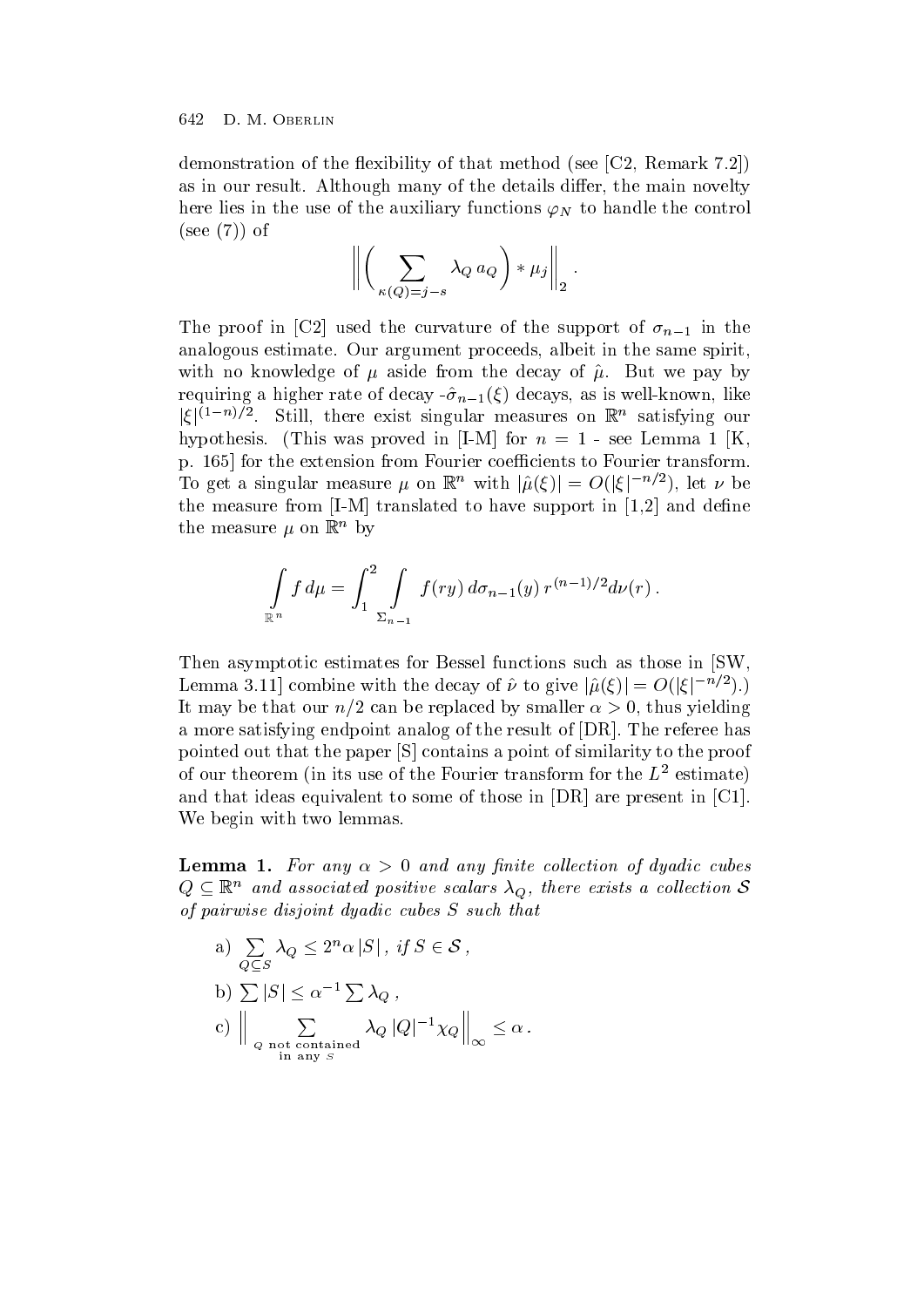PROOF. In the proof of Lemma 4.1 of  $|\nabla Z|$ , simply replace  $\delta$  by  $Z$  and interpret dyadic in the *n*-dimensional Euclidean sense (instead of the parabolic sense in  $\mathbb{R}^-$ .

INOTATION. If  $Q$  is a dyadic cube in  $\mathbb{R}^n$  with side-length  $Z'$ , write  $\theta$  ( $Q$ ) to stand for j. If  $\sigma \in \mathbb{Z}$ , let  $\mathcal{R}_{\sigma}$  be the collection of dyadic cubes  $Q \subseteq \mathbb{R}^n$ with  $\sigma(Q) = \sigma$ . Finally, if  $Q \in \mathcal{R}_{\sigma}$ , define  $Q^* = Q + (-2^{\sigma}, 2^{\sigma})^n$ . Thus  $Q^*$  is the union of  $3^n$  cubes in  $\mathcal{R}_{\sigma}$ .

**Lemma 4.** (cf.  $|\nabla z|$ , Lemma 0.1]) suppose given the following. Some  $\alpha > 0$ , a collection S of pairwise disjoint dyadic cubes  $S \subseteq \mathbb{R}^n$ , a finite collection C of dyadic cubes  $Q \subseteq \mathbb{R}^n$  such that each  $Q \in \mathcal{C}$  is contained in some  $S = S(Q) \in \mathcal{S}$ , and for each  $Q \in \mathcal{C}$  a positive number  $\lambda_Q$ . Then there exist a measurable  $E \subseteq \mathbb{R}^n$  and a function  $\kappa : \mathcal{C} \to \mathbb{Z}$  such that

a) 
$$
|E| \leq 3^n (\alpha^{-1} \sum \lambda_Q + \sum |S|)
$$
,  
\nb)  $Q + [-2^j, 2^j]^n \subseteq E$ , if  $j < \kappa(Q)$  and  $Q \in C$ ,  
\nc)  $\sigma(S(Q)) < \kappa(Q)$   $(Q \in C)$ ,  
\nd) for  $\sigma \in \mathbb{Z}$  any  $q \in \mathcal{R}_{\sigma}$ ,  $\sum_{Q \subseteq q \atop \kappa(Q) < \sigma} \lambda_Q \leq \alpha 2^{n(\sigma+1)}$ .

Proof- The proof is an adaptation of and simpler than that of Lemma 5.1 in  $\lbrack$  C2  $\rbrack$ . But we give the details for completeness and for the convenience of the reader

Let  $m = \min\{\sigma(Q)\}\.$  Find  $\sigma_0 \in \mathbb{Z}$  such that

$$
\sum \lambda_Q < \alpha \, 2^{n\sigma_0}, \qquad \sigma_0 > \max\{\sigma(Q)\} \, .
$$

The proof is a stopping time argument on the descending parameter  $\sigma$ and proceeds by dividing C into disjoint subcollections  $\mathcal{C}_1$  and  $\mathcal{C}_2$ . We begin with  $\sigma = \sigma_0 - 1$  and define, for  $q \in \mathcal{R}_{\sigma}$ ,

$$
\Lambda_{\sigma}(q) = \sum_{Q \subseteq q} \lambda_Q \ .
$$

Say that  $q \in \mathcal{R}_{\sigma}$  is "selected at step  $\sigma$ " if

$$
\Lambda_{\sigma}(q) > \alpha 2^{n\sigma} .
$$

Put into  $C_1$  every Q such that  $Q \subseteq q$  for some q selected at step  $\sigma$ , and for such  $Q$  define

(3) 
$$
\kappa(Q) = \max\{1+\sigma, 1+\sigma(S(Q))\}.
$$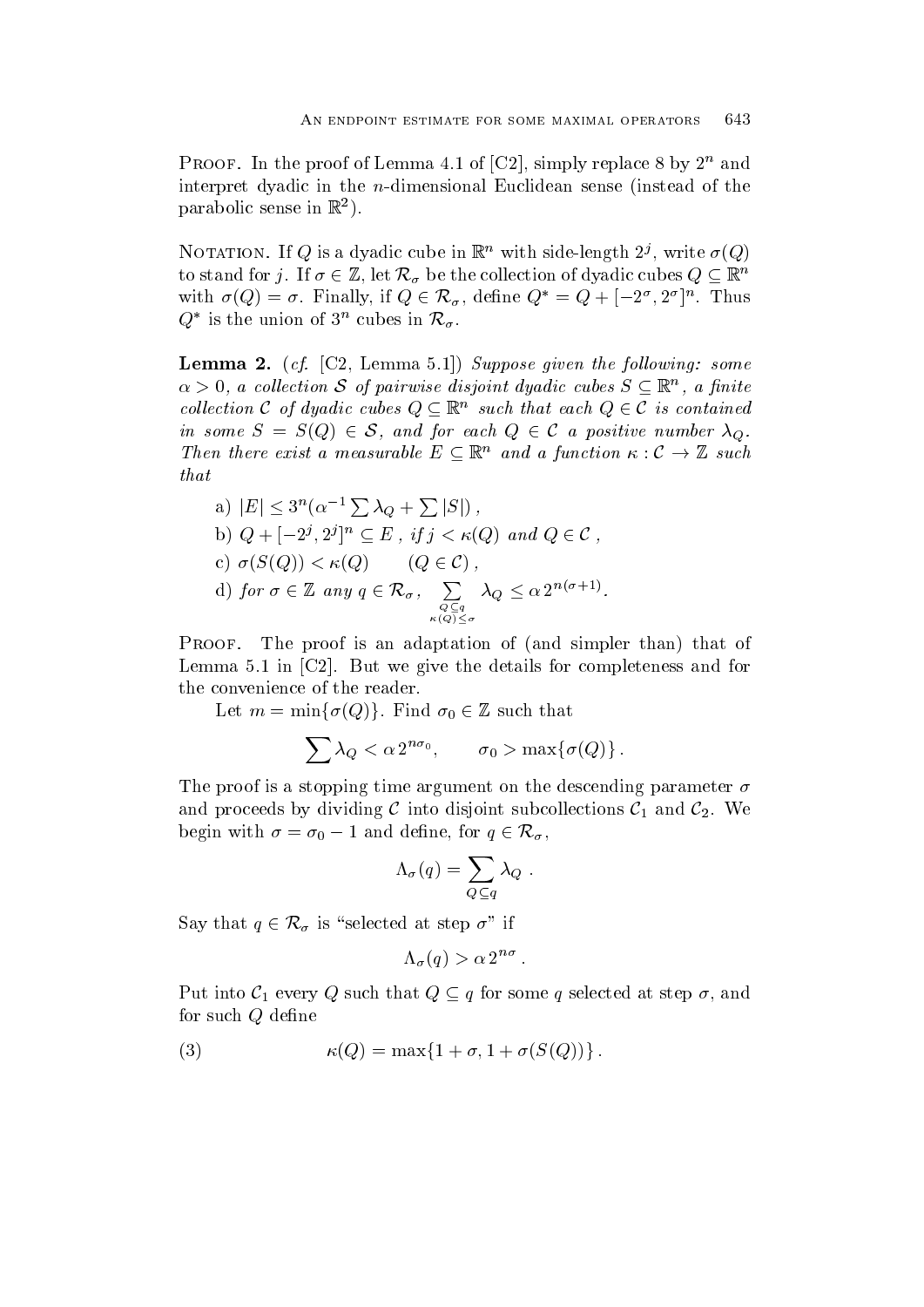Next, put into  $\mathcal{C}_2$  every  $Q \in \mathcal{C} \sim \mathcal{C}_1$  such that  $\sigma(Q) > \sigma$  - such a  $Q$ will actually satisfy  $\mathcal{M}$  and  $\mathcal{M}$  and  $\mathcal{M}$  defined by the such  $\mathcal{M}$ 

$$
\kappa(Q) = 1 + \sigma(S(Q)).
$$

Note that (3) and (4) guarantee that (c) holds. Now replace  $\sigma$  by  $\sigma - 1$ and repeat the process with

$$
\Lambda_{\sigma}(q) = \sum_{\substack{Q \subseteq q \\ Q \notin \mathcal{C}_1}} \lambda_Q = \sum_{\substack{Q \subseteq q \\ Q \notin \mathcal{C}_1 \cup \mathcal{C}_2}} \lambda_Q , \qquad q \in \mathcal{R}_{\sigma} .
$$

(The last equality holds because  $Q \in \mathcal{C}_2$  at the beginning of step  $\sigma$ implies  $\sigma(Q) \ge \sigma + 2$ .) After the step  $\sigma = m$  we will have  $\mathcal{C} = \mathcal{C}_1 \cup \mathcal{C}_2$ and  $\kappa$  defined on all of  $\cal C$ . Next define

$$
E_1 = \bigcup_{q \text{ selected}} q^*, \quad E_2 = \bigcup S^*, \quad E = E_1 \cup E_2.
$$

Then, since distinct selected  $q$  are disjoint,

$$
|E_1| \le 3^n \sum_{q \text{ selected}} 2^{n\sigma(q)} < \frac{3^n}{\alpha} \sum_{q \text{ selected}} \Lambda_{\sigma(q)}(q) \le \frac{3^n}{\alpha} \sum \lambda_Q.
$$

Now a) follows since  $|S^*| = 3^n |S|$ .

If  $\kappa(Q) = 1 + \sigma(S(Q))$  and if  $j < \kappa(Q)$ , then

$$
Q + [-2^j, 2^j]^n \subseteq S^* \subseteq E_2 .
$$

If  $\kappa(Q) \neq 1 + \sigma(S(Q))$ , then  $Q \subseteq q$  for some q selected at some step  $\sigma$ and  $\kappa(Q) = 1 + \sigma(q)$ . Thus if  $j < \kappa(Q)$ ,

$$
Q + [-2^j, 2^j]^n \subseteq E_1 .
$$

So b is veri-ed

Finally, if  $q \in \mathcal{R}_{\sigma}$  for  $\sigma \geq \sigma_0 - 1$ , then d) is clear from the choice of  $\sigma_0$ . So suppose  $\sigma < \sigma_0 - 1$  and  $q \in \mathcal{R}_\sigma$ . Now

$$
\Lambda_{\sigma}(q) \le \alpha 2^{n(\sigma+1)}
$$

or else the  $q_1 \in \mathcal{R}_{\sigma+1}$  that contains q would have been selected at stage  $\sigma + 1$ . Since  $\kappa(Q) \leq \sigma$  implies that  $Q \notin C_1$  at the beginning of step  $\sigma$ ,

$$
\sum_{\substack{Q \subseteq q \\ \kappa(Q) \leq \sigma}} \lambda_Q \leq \Lambda_\sigma(q) \,,
$$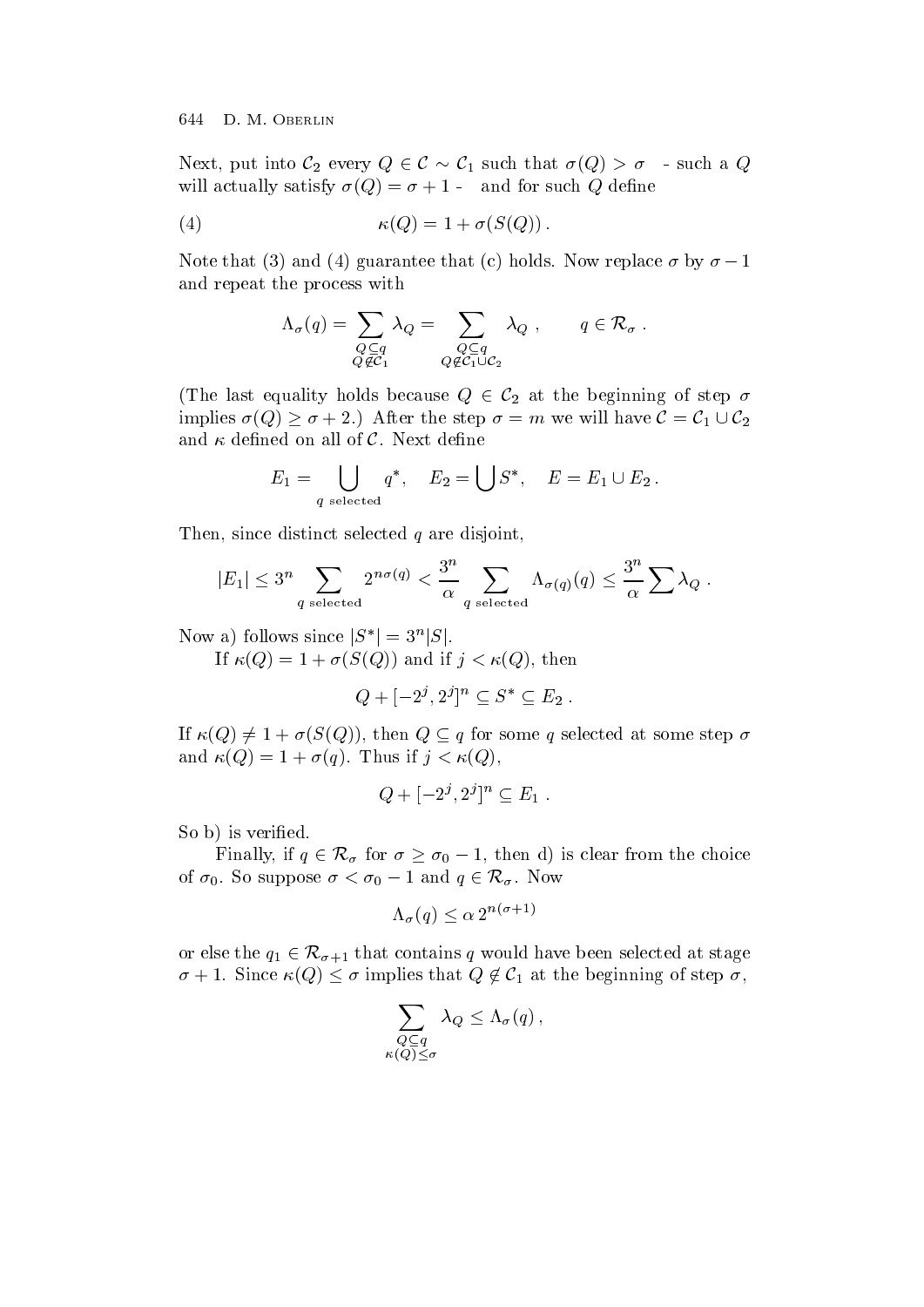and so d) is proved.

Now suppose  $\mu$  is a positive Borel probability measure supported on  $[-1,1]^n$  and satisfying  $|\hat{\mu}(\xi)| \leq C |\xi|^{-n/2}$ . Let  $f \in H^1(\mathbb{R}^n)$  have the

$$
f=\sum\lambda_Q\,a_Q\ ,
$$

where we are the cube  $\mathbf{w}$ 

$$
\|a_Q\|_\infty \le |Q|^{-1}, \qquad \int\limits_Q a_Q = 0\,.
$$

As in [C2], a device of Garnett and Jones involving auxiliary dyadic  $\alpha$  is a summer that each contract  $\alpha$  is dynamical  $\alpha$  is defined as a summer  $\alpha$  is defined as enough to show that

(5) 
$$
|\{Mf>2\alpha\}|\leq \frac{C}{\alpha}\sum \lambda_Q,
$$

where C depends only on  $\mu$  and n.

Following [C2], let S be as in Lemma 1 and define

$$
b = \sum_{S \in \mathcal{S}} \sum_{Q \subseteq S} \lambda_Q a_Q , \qquad g = f - b .
$$

Then  $\|g\|_{\infty} \le \alpha$  from Lemma 1.c) and so  $|Mg| \le \alpha$  (because  $\mu$  has mass 1). Thus  $(5)$  will follow from

$$
|\{Mb > \alpha\}| \leq \frac{C}{\alpha} \sum \lambda_Q.
$$

Now, with S as above and with C the collection of Q's appearing in the definition of b, let  $\kappa$  and  $E$  be as in Lemma 2. Since  $|E| \leq C \alpha^{-1} \sum \lambda_Q$ , it is enough to prove

(6) 
$$
||Mb||_{L^2(\mathbb{R}^n \sim E)}^2 \leq C\alpha \sum \lambda_Q.
$$

let i be the distribution of the distribution of  $\mathcal{P}_\mathcal{A}$ 

$$
\langle \varphi, \mu_j \rangle = \int_{\mathbb{R}^n} \varphi(2^j x) \, d\mu(x)
$$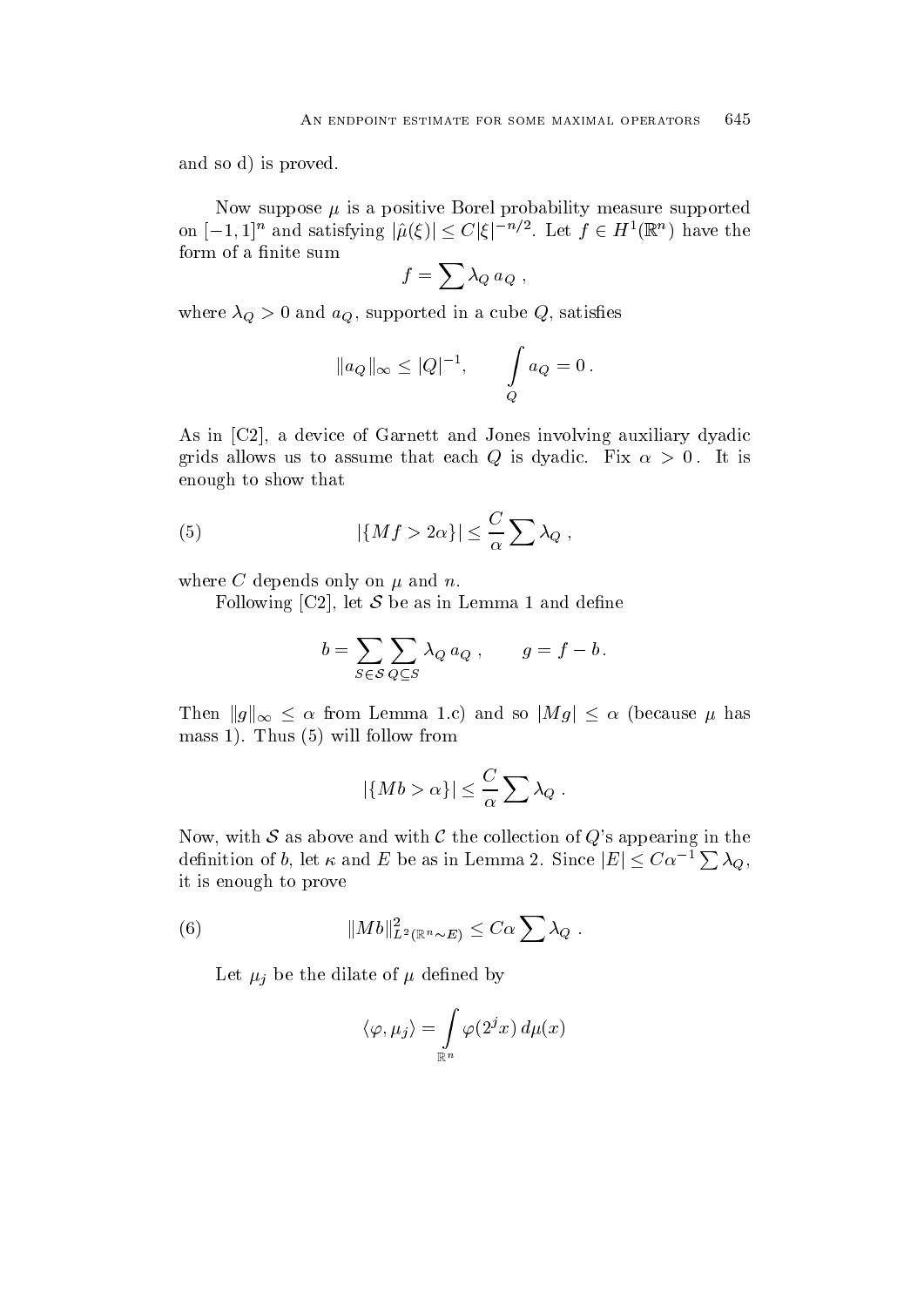so that  $\mu_j$  is supported in  $[-2^j, 2^j]$  and

$$
Mb(x)=\sup_{j\in\mathbb{Z}}\left|b*\mu_j(x)\right|.
$$

If  $Q \in \mathcal{C}$ , then, by Lemma 2.b),  $a_Q * \mu_j$  is supported in E unless  $j \geq \kappa(Q)$ . Thus if  $x \notin E$ ,

$$
|Mb(x)|^2 \leq \sum_{j} |b * \mu_j(x)|^2
$$
  
= 
$$
\sum_{j} \left| \left( \sum_{\kappa(Q) \leq j} \lambda_Q a_Q \right) * \mu_j(x) \right|^2
$$
  
= 
$$
\sum_{j} \left| \sum_{s=0}^{\infty} \left( \sum_{\kappa(Q) = j - s} \lambda_Q a_Q \right) * \mu_j(x) \right|^2.
$$

So, for  $x \notin E$ 

$$
|Mb(x)| \leq \sum_{s=0}^{\infty} \left( \sum_{j} \left| \left( \sum_{\kappa(Q)=j-s} \lambda_Q a_Q \right) * \mu_j(x) \right|^2 \right)^{1/2}.
$$

Now  $(6)$  will follow from

$$
\left\| \left( \sum_{j} \left| \left( \sum_{\kappa(Q)=j-s} \lambda_Q a_Q \right) \ast \mu_j \right|^2 \right)^{1/2} \right\|_2^2 \leq C \alpha (s+1) 2^{-s} \sum_{Q} \lambda_Q
$$

and so from

(7) 
$$
\left\| \left( \sum_{\kappa(Q)=j-s} \lambda_Q a_Q \right) * \mu_j \right\|_2^2 \leq C \alpha (s+1) 2^{-s} \sum_{\kappa(Q)=j-s} \lambda_Q.
$$

The proof of  $(7)$  requires another lemma.

**Lemma 3.** For  $N = 1, 2, \ldots$ , there exist functions  $\varphi_N \in L^1(\mathbb{R}^n)$  such that

a)  $|\hat{\varphi}_N(\xi)| \ge (1 + |\xi|)^{-n/2}/C$ , if  $|\xi| \le N - 1$ ,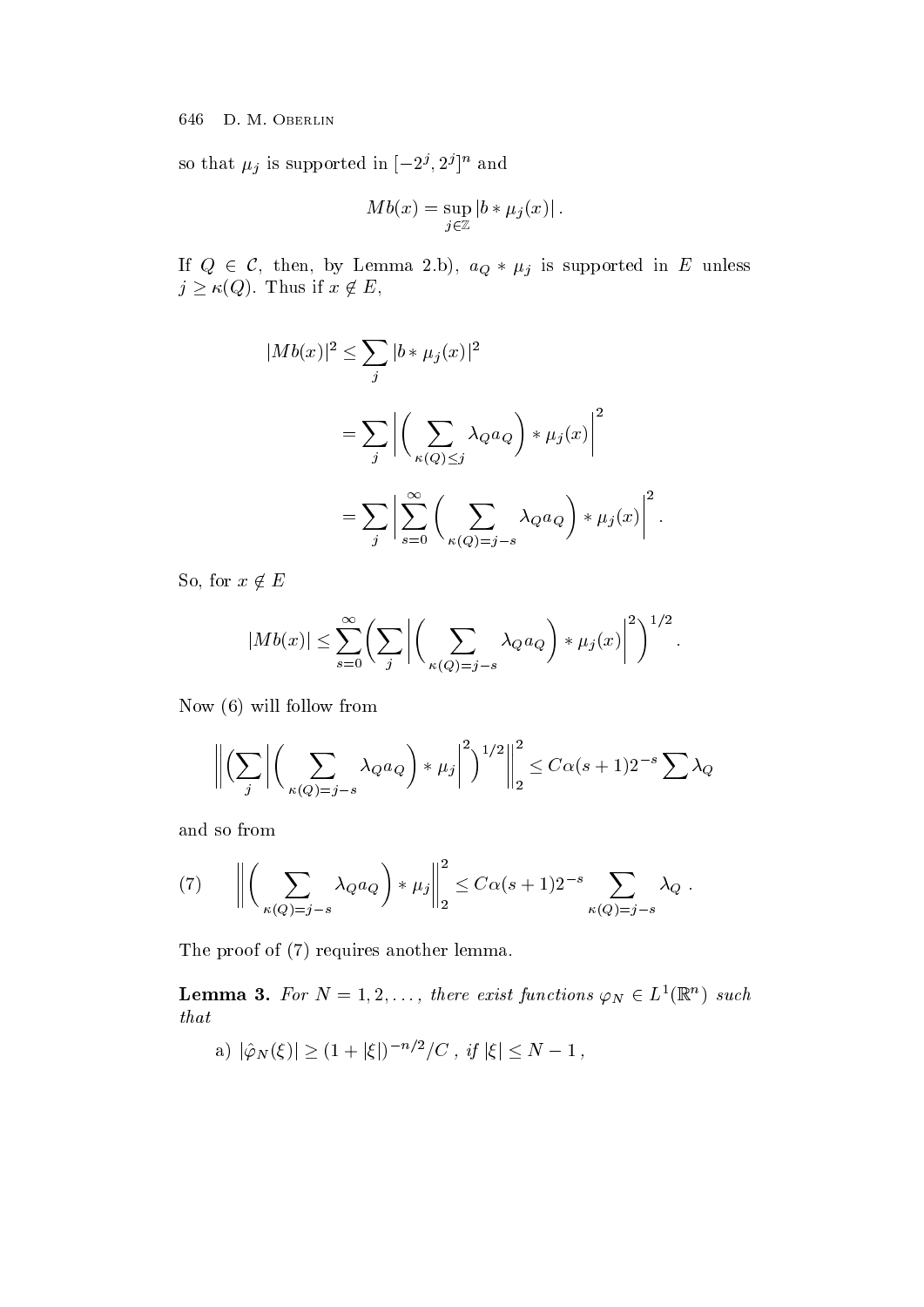b) 
$$
|\hat{\varphi}_N(\xi)| \le C |\xi|^{-n/2}
$$
,  
and if  $L_N = \varphi_N * \tilde{\varphi}_N (\tilde{\varphi}_N(x) = \varphi_N(-x))$ , then  
c)  $\text{supp}(L_N) \subseteq [-1,1]^n$ ,  
d)  $|L_N(x) - L_N(y)| \le C |x - y| / \min\{|x|, |y|\}$ .

PROOF. We will construct  $L_N$  first and then  $\varphi_N$ . Define  $h_N \in C(\mathbb{R}^n)$ by

$$
\hat{h}_N(\xi) = \begin{cases} 1, & \text{if } |\xi| \le 1, \\ |\xi|^{-n}, & \text{if } 1 < |\xi| \le N, \\ 0, & \text{if } |\xi| > N. \end{cases}
$$

Choose a radial function  $\rho \in C_C^\infty(\mathbb{R}^n)$  such that

$$
\int \rho = 1, \qquad \text{supp}(\rho) \subseteq [-1, 1]^n, \qquad \hat{\rho} \ge 0.
$$

Now let  $L_N = \rho h_N$ . Clearly c) holds. It is easy to check that

$$
\hat{L}_N(\xi) \ge (1 + |\xi|)^{-n} / C \quad \text{if } |\xi| \le N - 1,
$$
  
  $0 \le \hat{L}_N(\xi) \le C |\xi|^{-n} \quad \text{if } \xi \in \mathbb{R}^n.$ 

So if  $\varphi_N$  is the inverse Fourier transform of  $(L_N)^{-1}$ , then a) and b) hold. Since

$$
|L_N(x) - L_N(y)| \le |\rho(x) - \rho(y)| |h_N(x)| + \rho(y) |h_N(x) - h_N(y)|,
$$
  
d) will follow from

(8) 
$$
|h_N(x)| \leq C \left( \log^+ \left( \frac{1}{|x|} \right) + 1 \right),
$$

and

(9) 
$$
\left|\frac{\partial}{\partial |x|}h_N(x)\right| \leq \frac{C}{|x|}, \qquad |x| \leq 1.
$$

Now

$$
h_N(x) = \int_0^1 \int \limits_{\sum_{n=1}^N} e^{irx \cdot \omega} d\sigma_{n-1}(\omega) r^{n-1} dr
$$

$$
+ \int_1^N \int \limits_{\sum_{n=1}^N} e^{irx \cdot \omega} d\sigma_{n-1}(\omega) \frac{dr}{r},
$$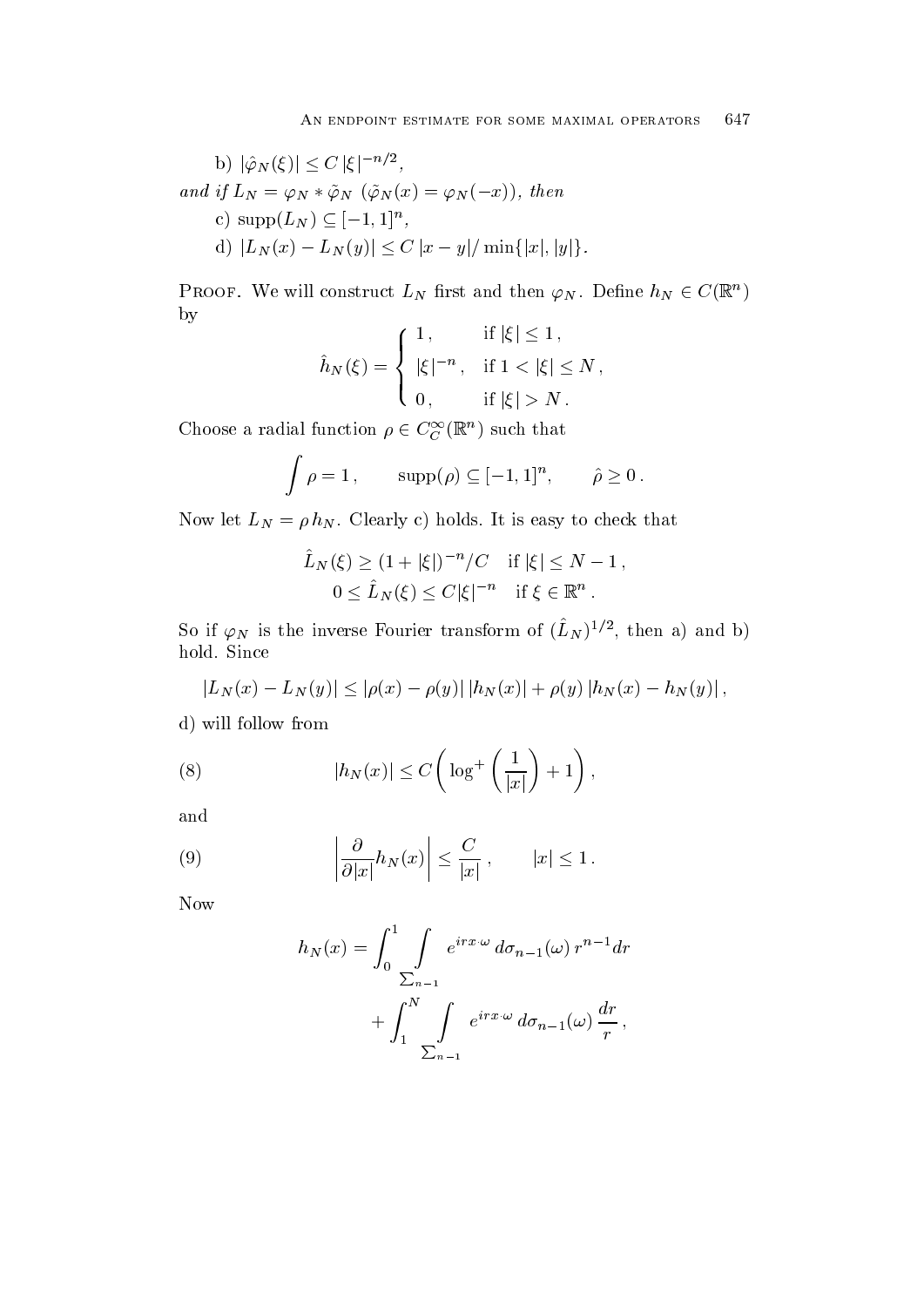with the important contribution coming from the second integral. For  $(8)$  just use the well-known estimate

$$
\left|\int\limits_{\sum_{n=1}} e^{irx \cdot \omega} d\sigma_{n-1}(\omega)\right| \leq \frac{C}{(1+r|x|)^{(n-1)/2}}.
$$

For  $(9)$  note that

$$
\int\limits_{\sum_{n=1}}e^{irx\cdot\omega}\,d\sigma_{n-1}(\omega)=\int\limits_{0}^{1}\cos(|x|rs)\omega(s)\,ds\,,
$$

for some  $\omega \in L^1([0,1])$ . Now

$$
\left| \frac{d}{dt} \int_{1}^{N} \int_{0}^{1} \cos(txs) \, \omega(s) \, ds \, \frac{dr}{r} \right| = \left| \int_{0}^{1} \int_{1}^{N} \sin(txs) \, s \, dr \, \omega(s) \, ds \right|
$$
  

$$
\leq \int_{0}^{1} \left| \int_{s}^{Ns} \sin(tu) \, du \right| \omega(s) \, ds
$$
  

$$
\leq \frac{C}{|t|}.
$$

Returning to (7) we have, because of our estimate on  $\hat{\mu}$  combined with Lemma  $3.a$ ,

$$
\left\| \left( \sum_{\kappa(Q)=j-s} \lambda_Q a_Q \right) * \mu_j \right\|_2^2 = \int_{\mathbb{R}^n} \left| \left( \sum_{\kappa(Q)=j-s} \lambda_Q a_Q \right)^\wedge (\xi) \right|^2 |\hat{\mu}(2^j \xi)|^2 d\xi
$$
  

$$
\leq C \int_{\mathbb{R}^n} \left| \left( \sum_{\kappa(Q)=j-s} \lambda_Q a_Q \right)^\wedge (\xi) \right|^2
$$
  
 
$$
\cdot \liminf_N \left| \hat{\varphi}_N(2^j \xi) \right|^2 d\xi.
$$

Thus, letting  $\varphi_{N,j}(x) = 2 \cdots \varphi_N(z \cdot x)$ , (*i*) will follow from the estimates uniform in New York and the New York and the New York and the New York and the New York and the New York

(10) 
$$
\left\| \left( \sum_{\kappa(Q)=j-s} \lambda_Q a_Q \right) * \varphi_{N,j} \right\|_2^2 \leq C \alpha(s+1) \sum_{\kappa(Q)=j-s} \lambda_Q.
$$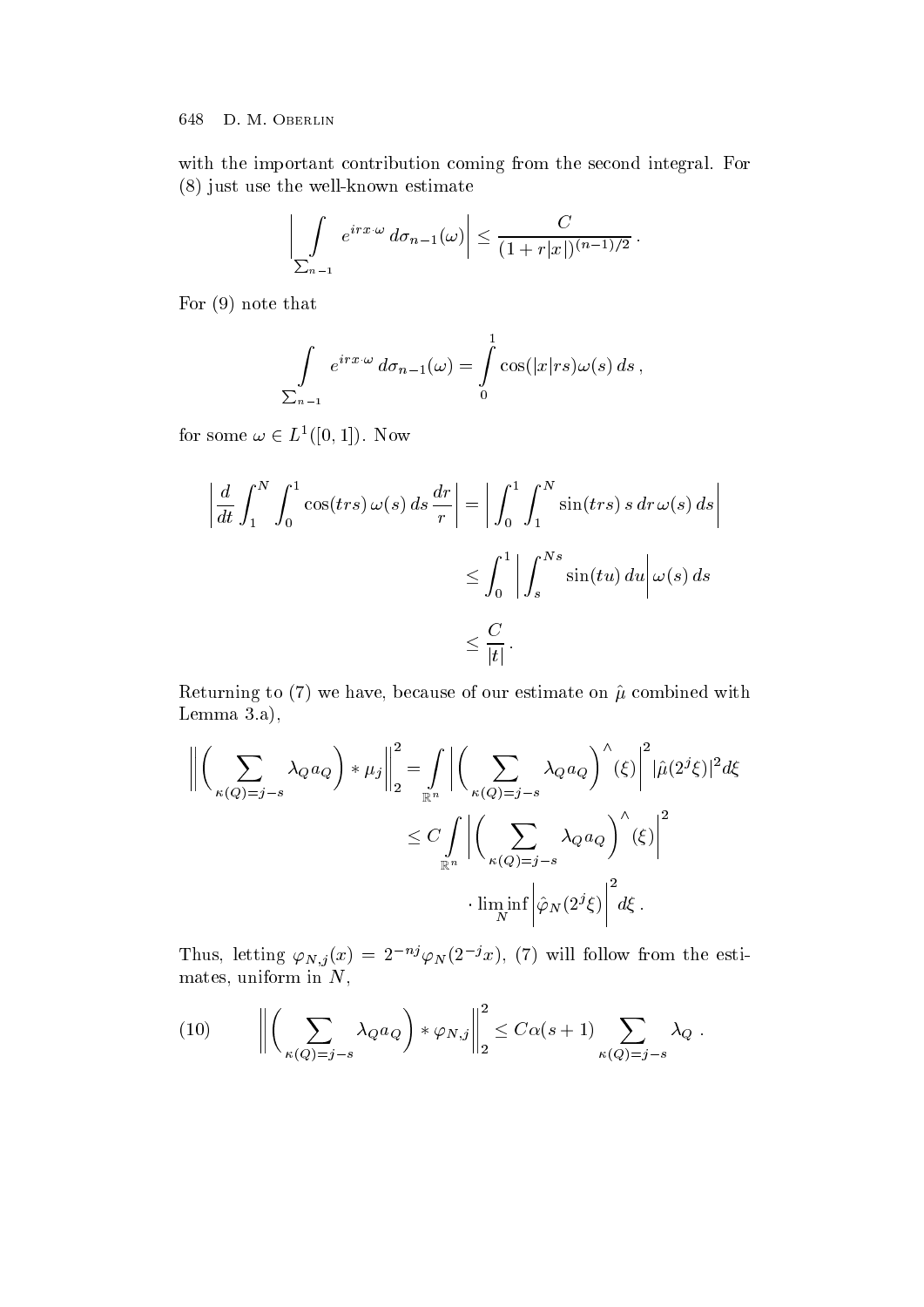So fix N, j, and s and write  $\varphi$  for  $\varphi_N$ ,  $\varphi_j$  for  $\varphi_{N,j}$ . For  $q \in \mathcal{R}_{j-s}$ , let

$$
A_q = \sum_{\substack{\kappa(Q)=j-s \\ Q \subseteq q}} \lambda_Q a_Q, \qquad \lambda_q = \sum_{\substack{\kappa(Q)=j-s \\ Q \subseteq q}} \lambda_Q.
$$

Then

$$
\left\| \left( \sum_{\kappa(Q)=j-s} \lambda_Q a_Q \right) * \varphi_j \right\|_2^2 \le \sum_{q,q'\in\mathcal{R}_{j-s}} \left| \langle A_q * \varphi_j, A_{q'} * \varphi_j \rangle \right|
$$
  

$$
\le \sum_{q'} \sum_{q\subseteq (q')^*} + \sum_{q'} \sum_{q\cap (q')^* = \varnothing}
$$
  
= I + II.

The inequality

$$
||a_Q * \varphi_j||_2 \leq C 2^{-nj/2}
$$

follows easily from Lemma  $3.b$ ) and the well-known estimates

$$
\left| \hat{a}_Q(\xi) \right| \leq C |\xi| \operatorname{diam}(Q),
$$
  

$$
\|a_Q\|_2^2 \leq \frac{C}{|Q|}.
$$

This leads, via Lemma 2.d), to

$$
I \leq C 2^{-nj} \sum_{q'} \lambda_{q'} \sum_{q \subseteq (q')^*} \lambda_q
$$
  
\n
$$
\leq C 2^{-nj} \sum_{q'} \lambda_{q'} \sum_{\substack{Q \subseteq (q')^* \\ \kappa(Q) = j - s}} \lambda_Q
$$
  
\n
$$
\leq C 2^{-nj} \sum_{q'} \lambda_{q'} \alpha 2^{n(j - s + 1)}
$$
  
\n
$$
= C \alpha 2^{n(1 - s)} \sum_{\kappa(Q) = j - s} \lambda_Q.
$$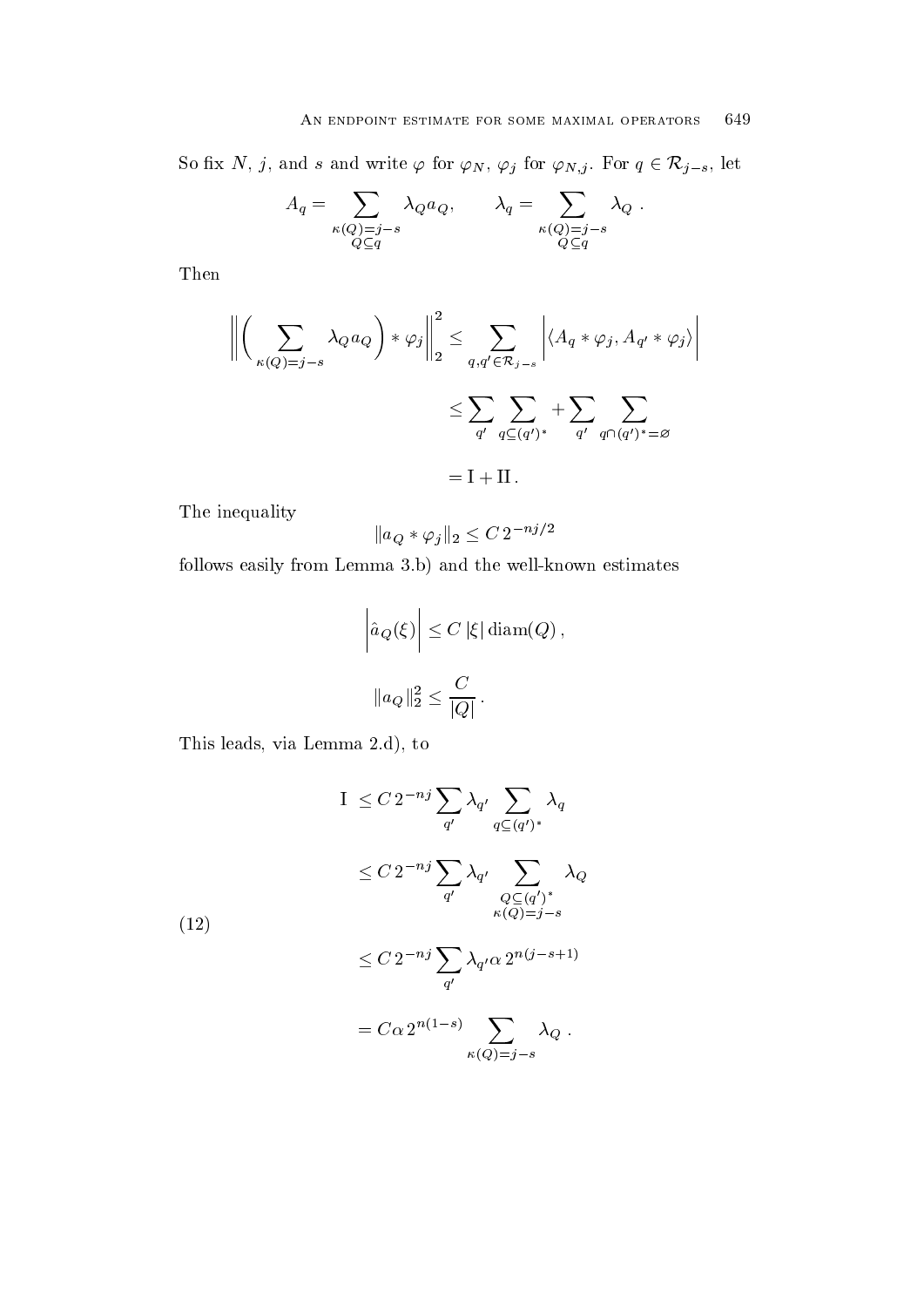To estimate II, begin by fixing  $q, q' \in \mathcal{R}_{j-s}$  with  $q \cap (q')^* = \emptyset$ . We write

(13) 
$$
\langle A_q * \varphi_j, A_{q'} * \varphi_j \rangle = \int A_q(x) A_{q'} * L_j(x) dx,
$$

where  $L_i(x) = \varphi_i * \tilde{\varphi}_i(x) = 2^{-nj} L(2^{-j}x)$  and so, by Lemma 3.d),

$$
|L_j(x) - L_j(y)| \le C 2^{-nj} |x - y| / \min\{|x|, |y|\}.
$$

Now if  $\kappa(Q) = j - s$ ,  $Q \subseteq q'$ ,  $x \in q$ , and  $y_0 \in Q$ , then

$$
a_Q * L_j(x) = \int a_Q(y) (L_j(x - y) - L_j(x - y_0)) dy.
$$

Thus

$$
|a_Q * L_j(x)| \le \frac{C 2^{-nj} \operatorname{diam}(Q)}{d(x,Q)} \le \frac{C 2^{-nj + \sigma(Q)}}{d(x,Q)} \le \frac{C 2^{-(n-1)j - s}}{d(x,Q)},
$$

since  $\sigma(Q) \leq \sigma(S(Q)) < \kappa(Q) = j - s$  by Lemma 2. Also, if  $a_Q * L_j(x) \neq 0$ 0, then  $d(x,Q) \leq C 2^j$  (since  $L_j$  is supported in  $[-2^j, 2^j]^n$ ). Thus

$$
|a_Q * L_j(x)| \leq \frac{C 2^{-s}}{d(x,Q)^n}.
$$

Now suppose  $x \in q$ . If  $Q \subseteq q'$  and  $\kappa(Q) = j - s$ , then  $\sigma(S(Q)) < \kappa(Q) =$  $j-s=\sigma(q')$ . Since  $S(Q)\cap q'\neq\varnothing$ ,  $S(Q)\subseteq q'$ . Because  $q\cap (q')^*=\varnothing$ , we must have  $d(x, S(Q)) \geq 2^{j-s}$ . Coupled with  $d(x, S(Q)) \leq d(x, Q) \leq$ C 2<sup>*j*</sup> if  $a_Q * L_i(x) \neq 0$ , we estimate, for fixed  $q \in \mathcal{R}_{s-i}$  and  $x \in q$ ,

$$
\sum_{(q')^*\cap q=\varnothing} |A_{q'}*L_j(x)| \leq \sum_{(q')^*\cap q=\varnothing} \sum_{\substack{Q\subseteq q',\kappa(Q)=j-s\\2^{j-s}\leq d(x,S(Q))\leq C2^j}} \lambda_Q |a_Q*L_j(x)|
$$
  

$$
\leq C \sum_{(q')^*\cap q=\varnothing} \sum_{\substack{Q\subseteq q',\kappa(Q)=j-s\\2^{j-s}\leq d(x,S(Q))\leq C2^j}} \lambda_Q \frac{2^{-s}}{d(x,Q)^n}
$$

$$
\leq C 2^{-s}\sum_{2^{j-s}\leq d(x,S)\leq C 2^j}\frac{1}{d(x,S)^n}\sum_{\substack{Q\subseteq S\\ \kappa(Q)=j-s}}\lambda_Q.
$$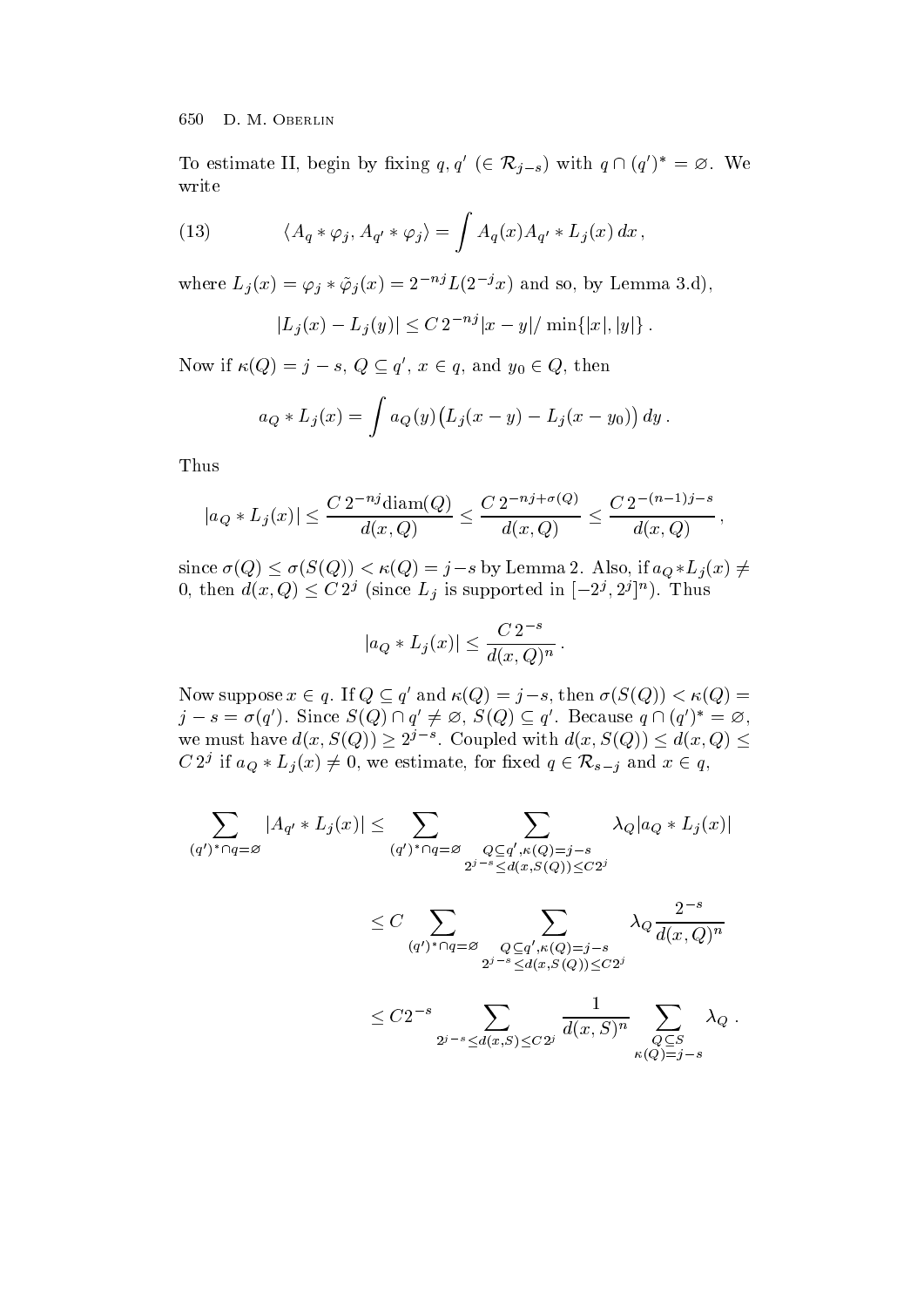By Lemma 1.a) this last term is dominated by

$$
C\alpha 2^{-s} \sum_{2^{j-s} \le d(x,S) \le C2^j} \frac{|S|}{d(x,S)^n} \le C\alpha 2^{-s} \int_{2^{j-s}}^{C2^j} \frac{dr}{r} \le C\alpha 2^{-s}(s+1).
$$

That is, if  $x \in q$ , then

$$
\sum_{(q')^*\cap q=\varnothing} |A_{q'}*L_j(x)| \leq C\alpha 2^{-s}(s+1)).
$$

Thus, from  $(13)$ ,

II 
$$
\leq \sum_{q} \int |A_q(x)| \sum_{(q')^* \cap q = \varnothing} |A_{q'} * L_j(x)| dx
$$
  
 $\leq C\alpha 2^{-s}(s+1) \sum_{q} \lambda_q = C\alpha 2^{-s}(s+1) \sum_{\kappa(Q)=j-s} \lambda_Q.$ 

with  $\alpha$  and  $\alpha$  and  $\alpha$  and  $\alpha$  and  $\alpha$  and  $\alpha$  or the proof of our the proof of our theory the proof of  $\alpha$ orem

 $\blacksquare$ on a previous version of this paper

## References-

- [C1] Christ, M., Hilbert transforms along curves, I: Nilpotent groups.  $Ann.$ of Math- --
- row, owner, car, it can if  $p$  ,  $p$  , and mathematic and  $p$  and  $p$  are  $p$  and  $p$  and  $p$ - 
 -
- [DR] Duoandikoetxea, J. and Rubio de Francia, J. L., Maximal and singular integral operators via Fourier transform estimates Invent- Math- 
-
- [I-M] Ivašev-Musatov, O.S., The coefficients of trigonometric null series. Izvestia -
	- [K] Kahane, J. P., Some Random Series of Functions. Heath, 1968.